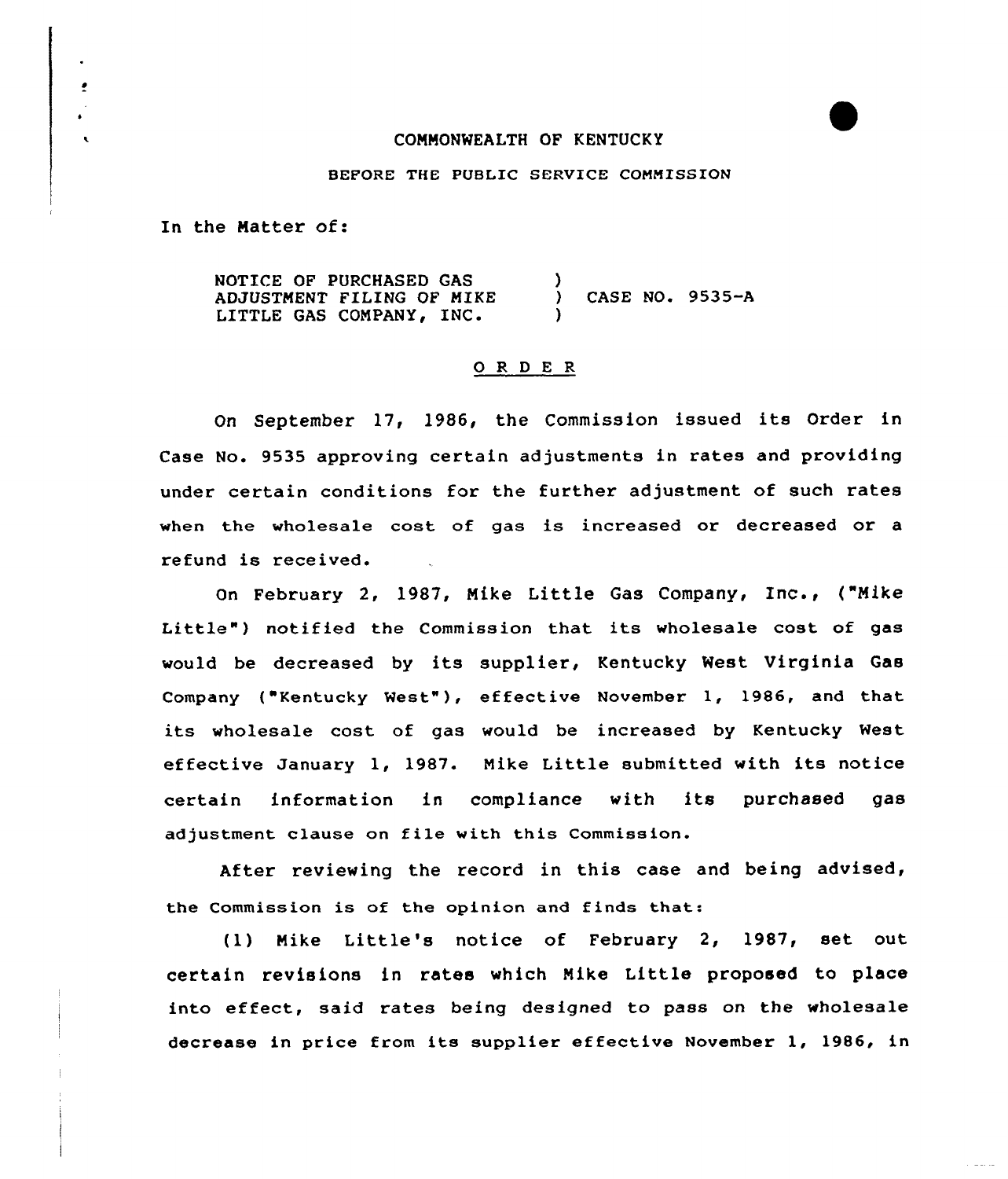the amount of 82,974 or 4.89 cents per Mcf, and the wholesale increase in price effective January 1, 1987, in the amount of \$112 or .18 cents per Mcf.

(2) Kentucky West filed an application for decxeased rates to become effective November 1, 1986, with the Federal Energy Regulatory Commission and for increased rates to become effective January 1, 1987.

(3) Mike Little should report the amount of excess revenues collected from November 1, 1986, to the date the pxoposed rates are implemented, along with a refund plan.

(4) Mike Little's adjustment in rates under the purchased gas adjustment provisions appxoved by the Commission in its Order in Case No. 9535 dated September 17, 1986, is fair, just and reasonable and in the public interest and should be effective with gas supplied on and after November 1, 1986, for the decrease and January 1, 1987, for the increase.

IT IS THEREFORE ORDERED that:

 $\mathbf{r}$ 

÷

(1) The rates in the Appendix to this Order be and they hexeby are authorised effective with gas supplied on and aftex November 1, 1986, for the decrease and January 1, 1987, for the increase.

(2) Within 30 days of the date of this Order Hike Little shall file with this Commission its revised tariffs setting out the rates authorized herein.

(3) Within 30 days of the date of this Order Mike Little shall file with this Commission the amount of excess revenues collected, along with a refund plan.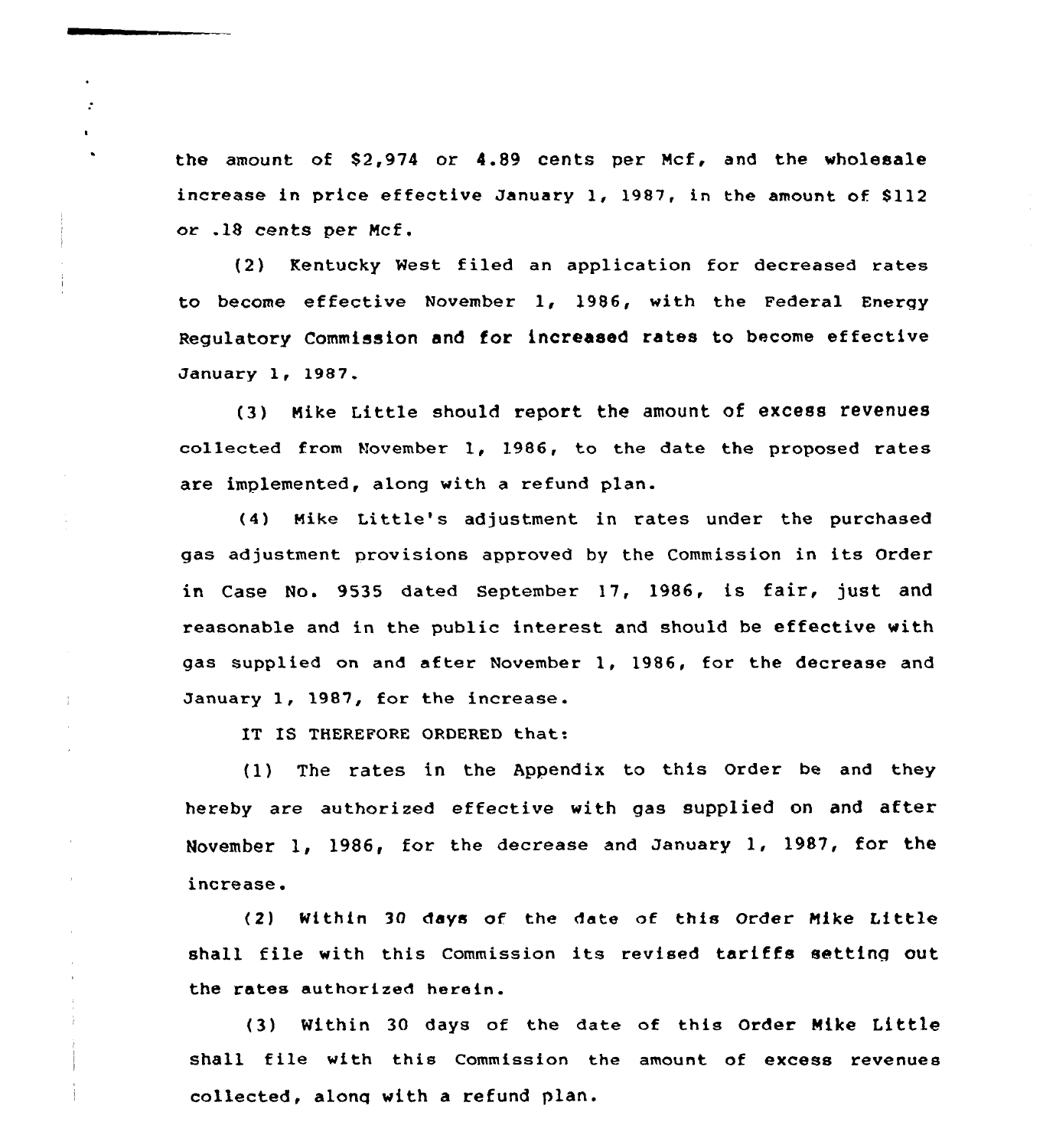Done at Frankfort, Kentucky, this 10th day of February, 1987.

PUBLIC SERVICE COMMISSION

Cubus D. Romary l Vice Chairman V

Williams J Commissioner

ATTEST:

Executive Director